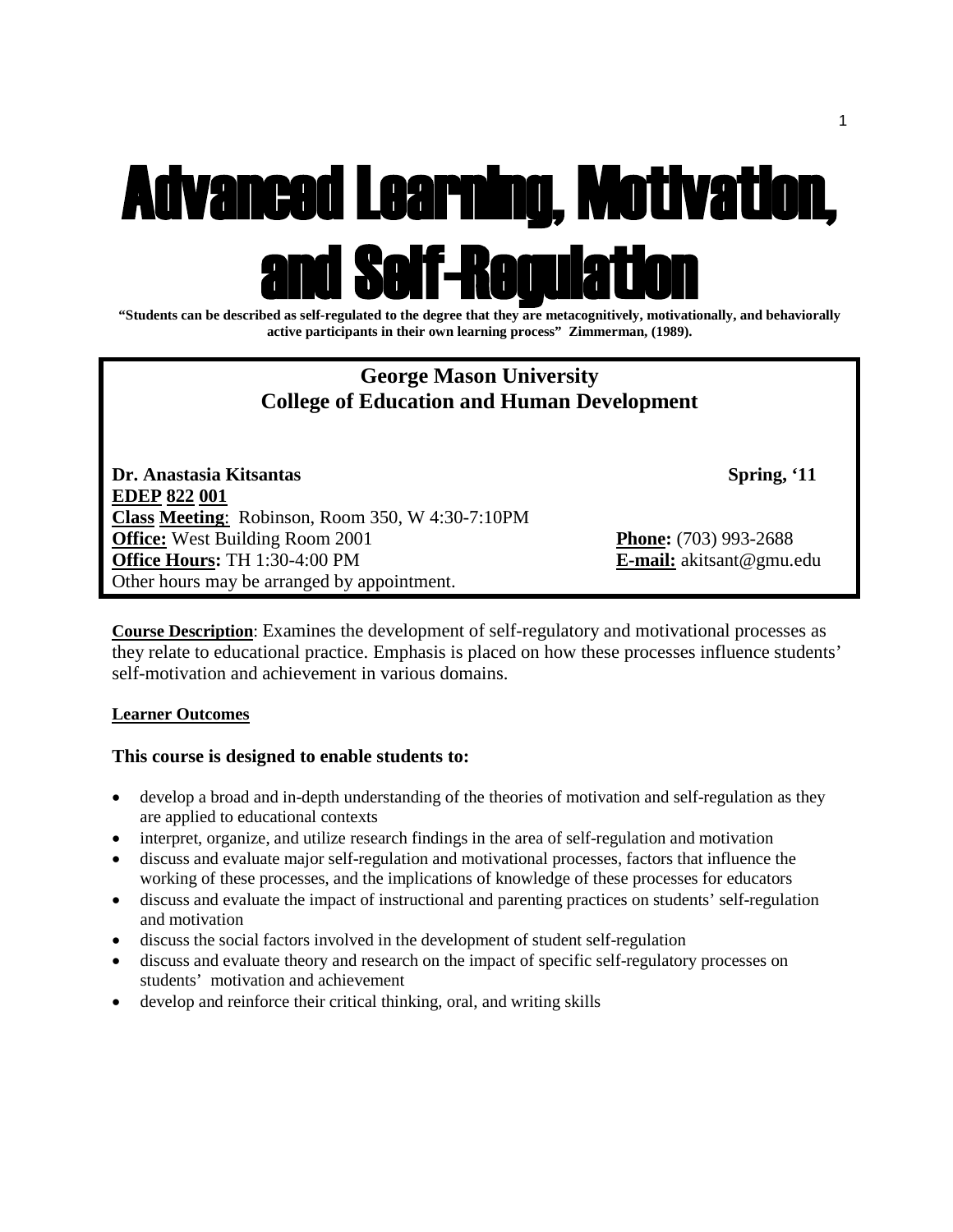#### **RELATIONSHIP TO PROGRAM GOALS AND PROFESSIONAL ORGANIZATION**

The program goals are consistent with the following Learner-Centered Psychological Principles outlined by the American Psychological Association Presidential Task Force in Education (APA, Division 15).

- Principle 1: The Nature of Learning Process
- Principle 2: Goals of the Learning Process
- Principle 3: Construction of Knowledge
- Principle 4: Strategic Thinking
- Principle 5: Thinking about Thinking
- Principle 6: Context of Learning
- Principle 7: Motivational and Emotional Influences on Learning
- Principle 8: Intrinsic Motivation to Learn
- Principle 9: Effects of Motivation on Effort
- Principle 11: Social Influences on Learning
- Principle 13: Learning and Diversity

For more information please see:

American Psychological Association (1997). Learner-Centered Psychological Principles*:* 

*Guidelines for the Teaching of Educational Psychology in Teacher Education Programs*.

Retrieved October 14, 2002 from [http://www.apa.org](http://www.apa.org/)

**Course Methodology:** This course consists of lectures, group and electronic discussions, in class activities, and individual/group assignments.

#### **Required Text**

Schunk, D.H., & Zimmerman, B.J. (2008). *Motivation and self-regulated learning: Theory, research, and applications*: Laurence Erlbaum Associates, New York, NY.

Kitsantas, A, & Dabbagh, N. (2010). *Learning how to learn with Integrative Learning Technologies (ILT).*  Information Age Publishing.

#### **Optional Texts**

Bandura, A. (1997). *Self-efficacy: The exercise of control*. New York: W. H. Freeman.

Boekaerts, M., Pintrich, P. R., & Zeidner, M. (2000). *The handbook of self-regulation.* Academic Press.

Ee, J., Chang, A. & Tan, O.S. (2004). *Thinking about Thinking*. Europe (UK). Mc Craw-Hill.

Elliot, A.J., & Dweck, C.S. (2005). *The handbook of competence and motivation.* Guilford Press.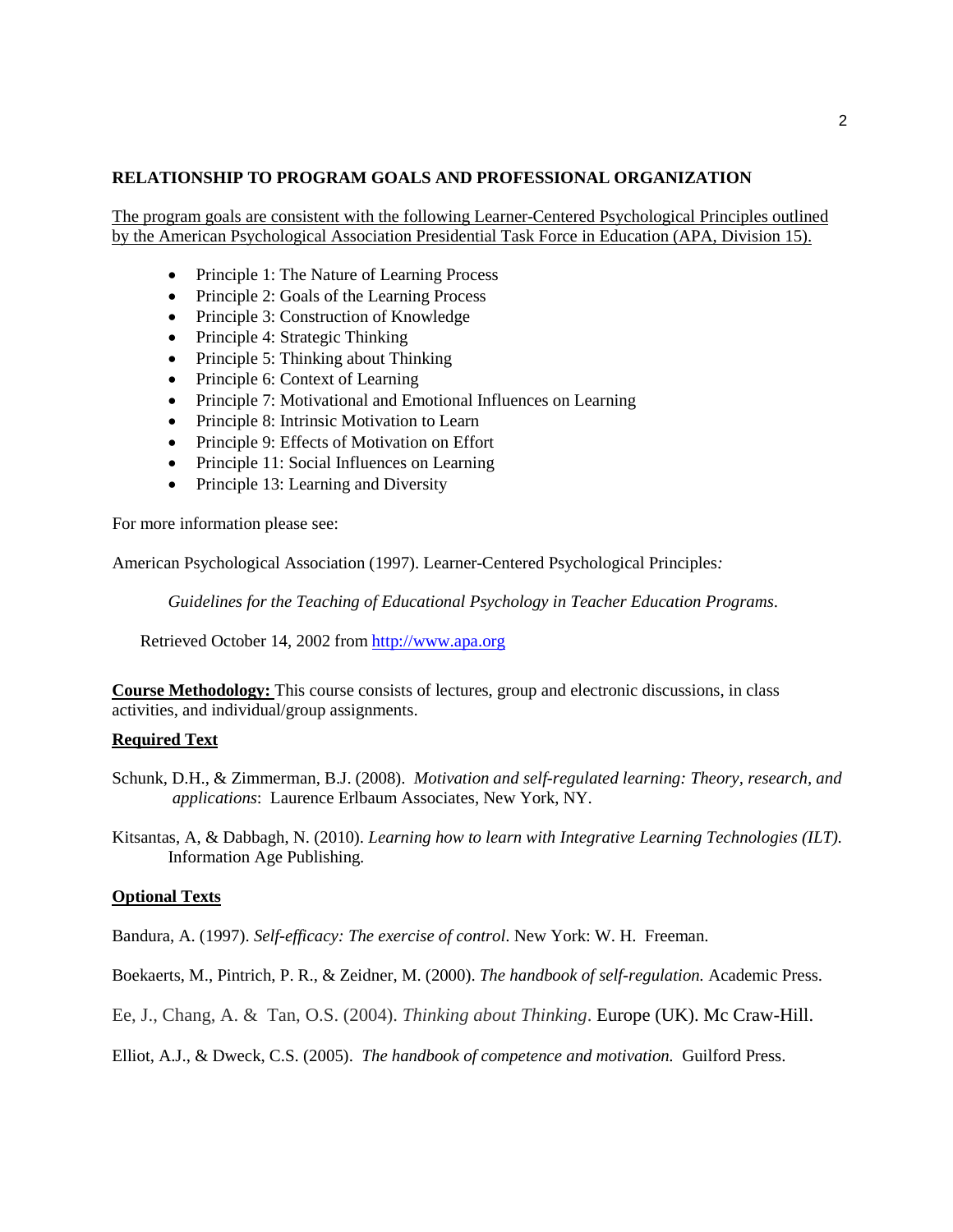Ford, M.E. (1992). *Motivating humans: Goals, emotions, and personal agency beliefs*. Sage Publications.

Schunk, D.H., & Zimmerman, B.J. (1998). *Self-regulated learning: From teaching to self-reflective* 

*practice*. Guilford Press.

Zimmerman, B. J., Bonner, S., & Kovach, R. (1996). *Developing self-regulated learners: Beyond* 

*achievement to self-efficacy.* American Psychological Association

#### **Assigned required reading list**

Please see last page of the syllabus.

#### **Course Requirements**

It is expected that each of you will:

- 1. Read all assigned materials for the course
- 2. Critique, present/discuss an article in class \*
- 3. Participate in classroom activities that reflect critical reading of materials
- 4. Complete 1 assignment\*
- 5. Write a research proposal and present in a poster session \*
- 6. Complete the Self-Change Project\*
- 7. Attend each class session

\*Late assignments will not be accepted by the instructor. If an emergency occurs please notify the instructor in advance.

#### **Course Evaluation**

**1. Research proposal and presentation:** Students will write a research proposal that focuses in the area of self-regulated learning and motivation in a specific content area of interest. The research proposal will be submitted as a final term paper, and it will be presented in a poster session at the end of the semester following APA presentation guidelines. Research papers must adhere to the APA Publication Manual Guidelines.

**2. Comparison of motivation and self-regulated learning theoretical perspectives:** Students will be asked to develop a chart and compare and contrast theoretical models of motivation and self-regulated learning.

**3. Self-Change Project**: Students must select some aspect of their behavior which they wish to improve, and then design and implement a self-change project. Using a single subject design, students will incorporate an intervention based on research on self-regulated learning to change a particular aspect of their behavior. Students will present their project orally in class.

**4. Article critique on self-regulated learning and motivation:** Students will be asked to identify and write a critique of one empirical research article related to assigned readings. The critique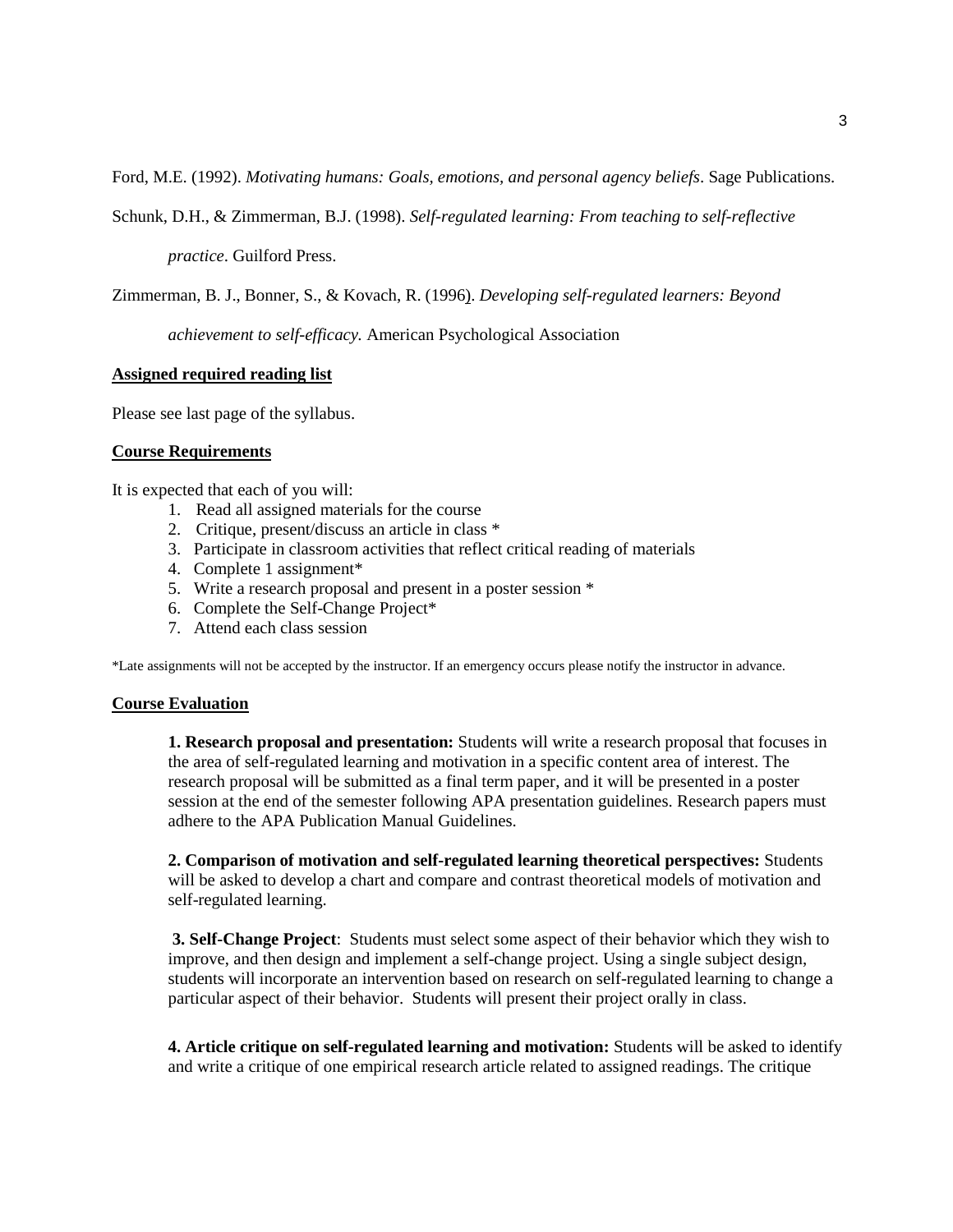should include the following parts: purpose, methods (if applicable), results (if applicable) and critical comments as well as your reflections about the article. Informally, students will discuss their article in class. Students will also discuss the theoretical framework of the article based on the assigned readings.

**4. Class participation and attendance policy:** Because of the importance of lecture and discussion to your total learning experience, I wish to encourage you to both attend and participate in class regularly. Attendance, punctuality, preparation, and active contribution to small and large group efforts are essential. These elements of your behavior will reflect the professional attitude implied in the course goals and will account for 10% of your course grade. With reference to the grading scale described later in this syllabus, you will note that this percentage is equivalent to a full letter grade. Students who must miss a class must notify the instructor (preferably in advance) and are responsible for completing all assignments and readings for the next class. Late assignments will not be accepted unless a serious emergency arises and the instructor is notified promptly.

|                   |                       | <b>LEVEL OF</b><br><b>PERFORMANCE</b> |                   |                            |
|-------------------|-----------------------|---------------------------------------|-------------------|----------------------------|
| <b>ELEMENT</b>    | <b>Distinguished</b>  | <b>Proficient</b>                     | <b>Basic</b>      | <b>Unsatisfactory</b>      |
|                   | $(9-10 \text{ pts.})$ | $(8$ pts.)                            | $(7$ pts.)        | $(6 \text{ or less pts.})$ |
| <b>Attendance</b> | The student           | The student attends                   | The student is    | The student is             |
| &                 | attends all           | all classes, is on                    | on time,          | late for class.            |
| Participation     | classes, is on        | time, is prepared and                 | prepared for      | Absences are               |
|                   | time, is prepared     | follows outlined                      | class, and        | not                        |
|                   | and follows           | procedures in case of                 | participates in   | documented by              |
|                   | outlined              | absence; the student                  | group and class   | following the              |
|                   | procedures in         | makes active                          | discussions.      | procedures                 |
|                   | case of absence,      | contributions to the                  | The student       | outlined in this           |
|                   | the student           | learning group and                    | attends all       | section of the             |
|                   | actively              | class.                                | classes and if an | syllabus. The              |
|                   | participates and      |                                       | absence occurs,   | student is not             |
|                   | supports the          |                                       | the procedure     | prepared for               |
|                   | members of the        |                                       | outlined in this  | class and does             |
|                   | learning group        |                                       | section of the    | not actively               |
|                   | and the members       |                                       | syllabus is       | participate in             |
|                   | of the class.         |                                       | followed.         | discussions.               |

### **RUBRIC FOR PARTICIPATION AND ATTENDANCE**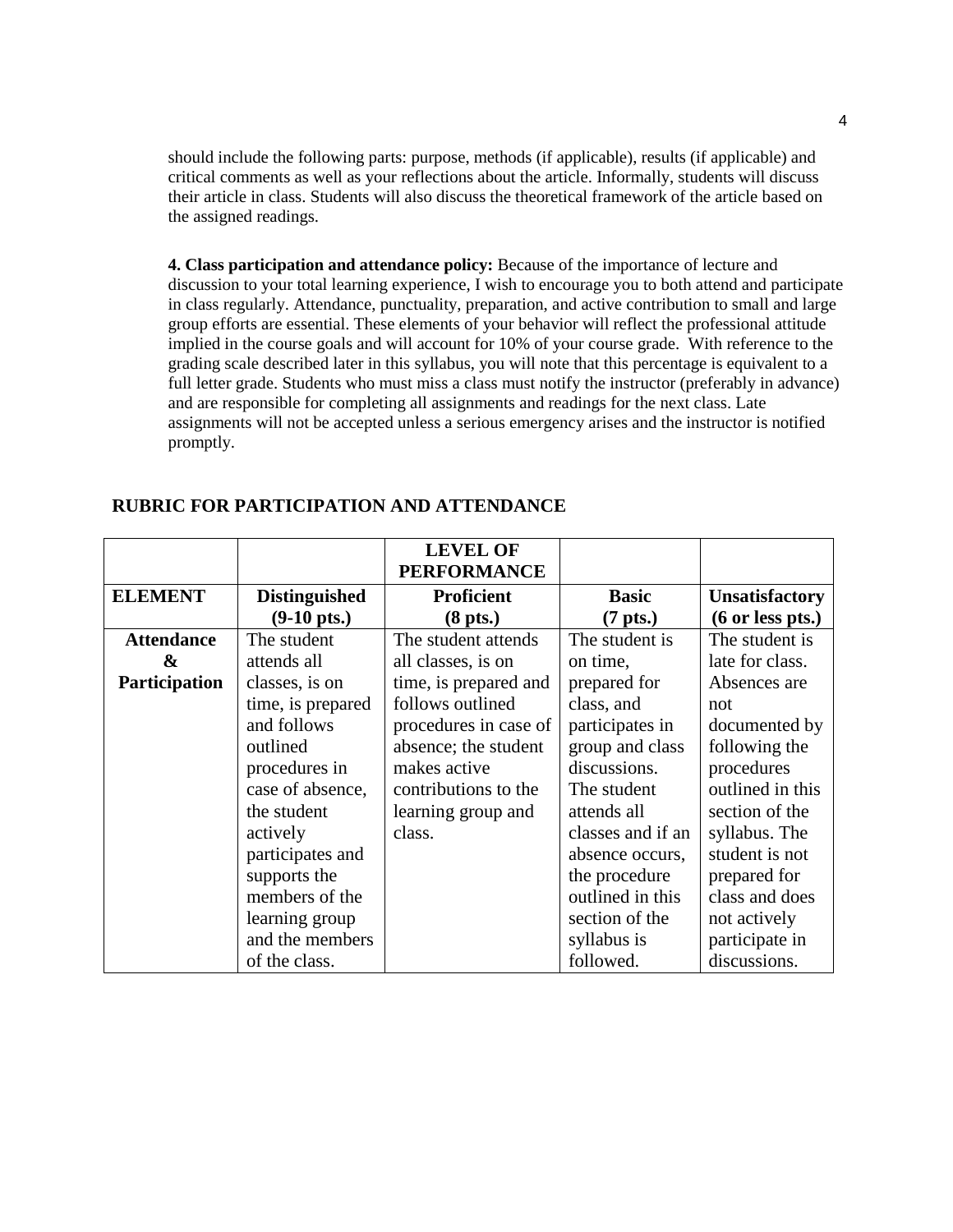# **D. Grading Policy**

| Evaluation of research article                                                   | 10pts     |
|----------------------------------------------------------------------------------|-----------|
| Comparison of motivation and self-regulated learning<br>theoretical perspectives | 10pts     |
| Self-Change Project                                                              | $10$ pts  |
| Research proposal                                                                | 50 pts    |
| Presentation of research proposal (Poster Session)                               | $10$ pts  |
| <b>Class Participation and Attendance</b>                                        | $10$ pts  |
| <b>TOTAL</b>                                                                     | $100$ pts |

# COLLEGE OF EDUCATION AND HUMAN DEVELOPMENT

# *Student Expectations*

- Students must adhere to the guidelines of the George Mason University Honor Code [See [http://academicintegrity.gmu.edu/honorcode/\]](http://academicintegrity.gmu.edu/honorcode/).
- Students with disabilities who seek accommodations in a course must be registered with the George Mason University Office of Disability Services (ODS) and inform their instructor, in writing, at the beginning of the semester [See [http://ods.gmu.edu/\]](http://ods.gmu.edu/).
- Students must follow the university policy for Responsible Use of Computing [See [http://universitypolicy.gmu.edu/1301gen.html\]](http://universitypolicy.gmu.edu/1301gen.html).
- Students are responsible for the content of university communications sent to their George Mason University email account and are required to activate their account and check it regularly. All communication from the university, college, school, and program will be sent to students solely through their Mason email account.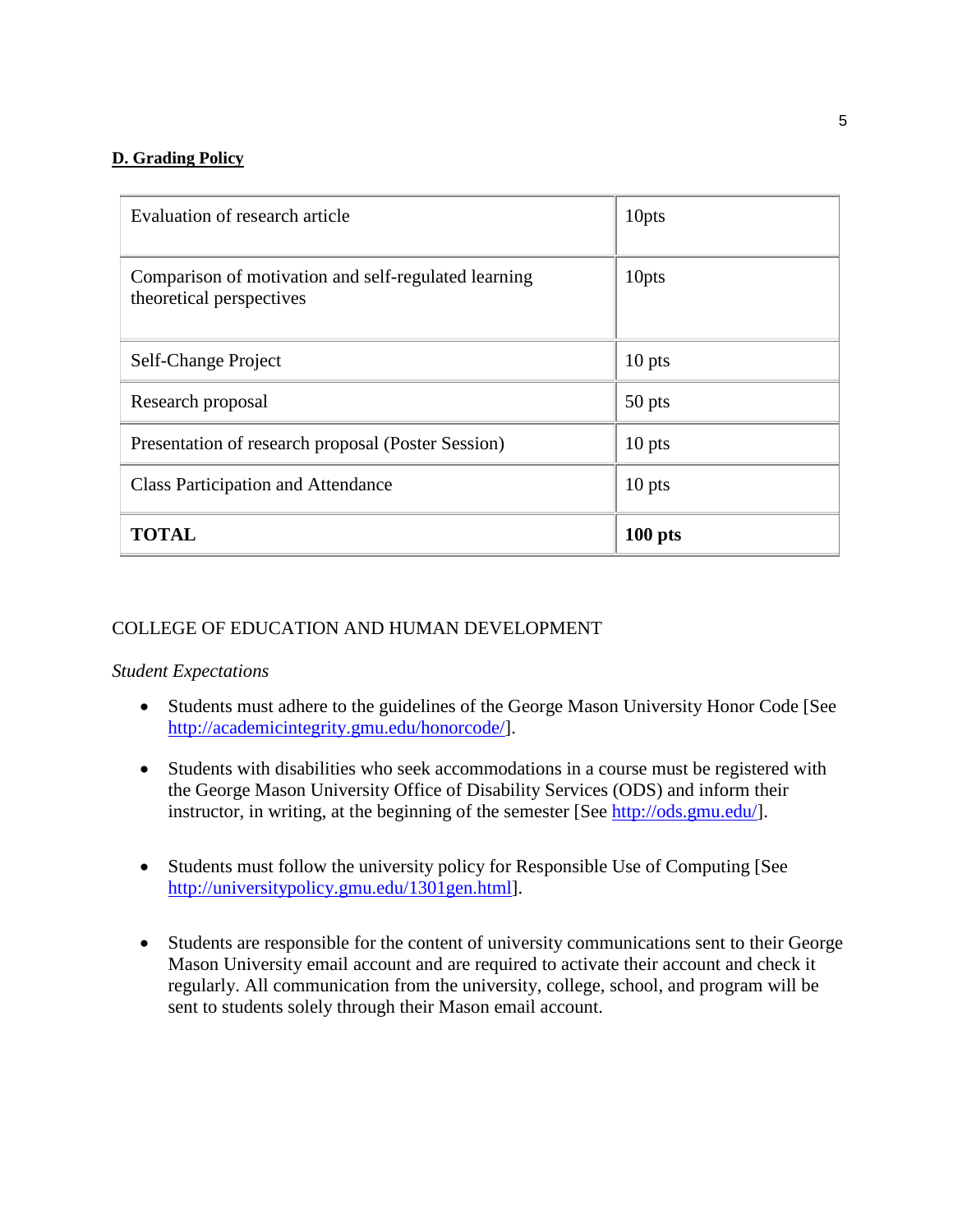- Students must follow the university policy stating that all sound emitting devices shall be turned off during class unless otherwise authorized by the instructor.
- Students are expected to exhibit professional behaviors and dispositions at all times.

## *Campus Resources*

- The George Mason University Counseling and Psychological Services (CAPS) staff consists of professional counseling and clinical psychologists, social workers, and counselors who offer a wide range of services (e.g., individual and group counseling, workshops and outreach programs) to enhance students' personal experience and academic performance [See [http://caps.gmu.edu/\]](http://caps.gmu.edu/).
- The George Mason University Writing Center staff provides a variety of resources and services (e.g., tutoring, workshops, writing guides, handbooks) intended to support students as they work to construct and share knowledge through writing [See [http://writingcenter.gmu.edu/\]](http://writingcenter.gmu.edu/).

For additional information on the College of Education and Human Development, Graduate School of Education, please visit our website [See [http://gse.gmu.edu/\]](http://gse.gmu.edu/).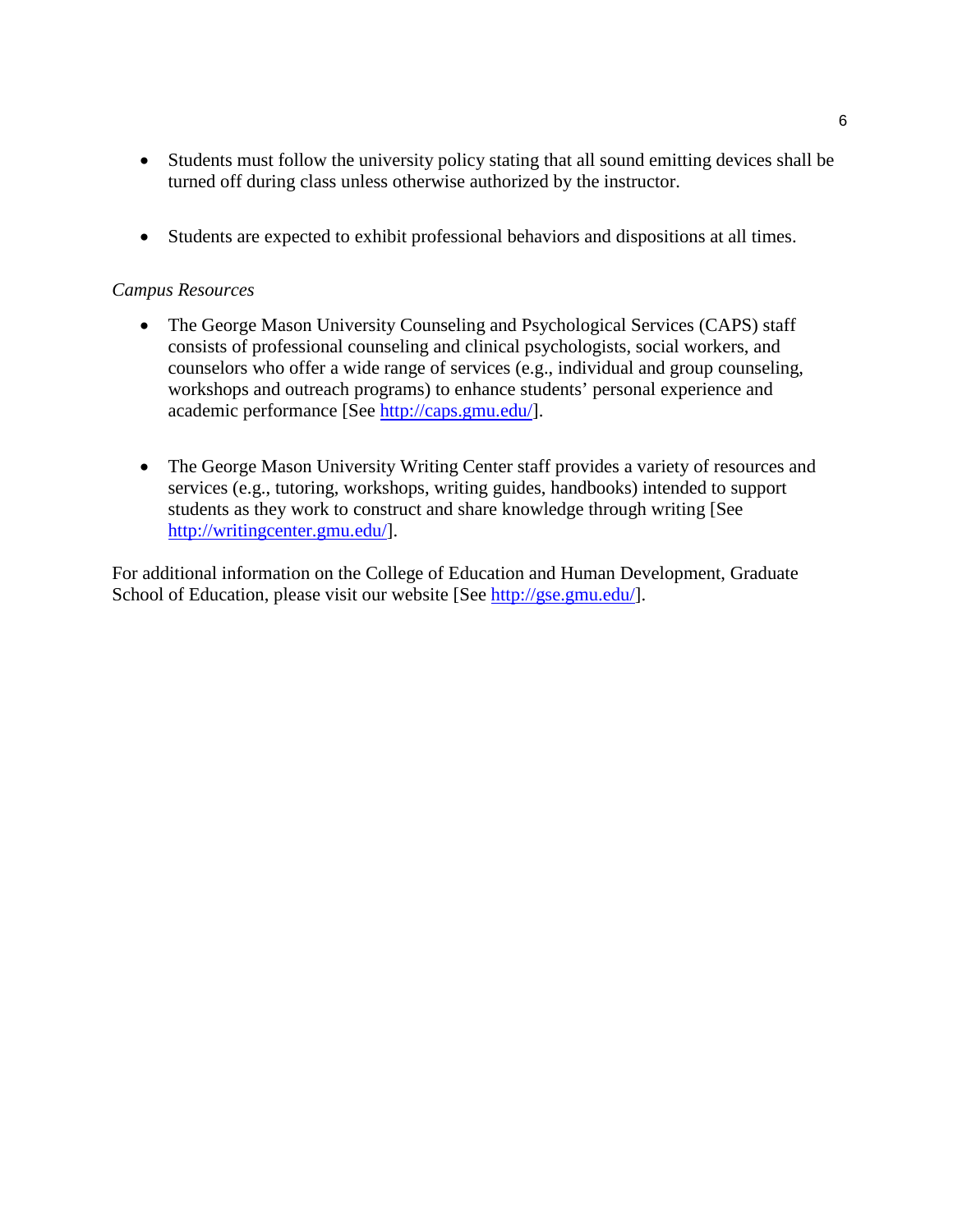| <b>EDEP 654: Tentative Course Organization and Schedule</b> |
|-------------------------------------------------------------|
|-------------------------------------------------------------|

| <b>DATE</b> | <b>TOPIC</b>                                                                                                                     | <b>ASSIGNED</b><br><b>READING</b>                                                             | <b>WORK DUE</b>                                                                                                   |
|-------------|----------------------------------------------------------------------------------------------------------------------------------|-----------------------------------------------------------------------------------------------|-------------------------------------------------------------------------------------------------------------------|
| Jan 26      | Review syllabus<br>Introduction and Overview                                                                                     |                                                                                               |                                                                                                                   |
| Feb 2       | <b>Research Methods: An</b><br>Overview<br>Historic Origins of Research on<br>Self-Regulated Learning and<br><b>Motivation I</b> | $Z(1989b)$ -<br>(Chapter 1)<br>F (1992)-<br>(Chapter 6)<br>S & Z (2008) Chapter<br>$1$ (Book) |                                                                                                                   |
| Feb 9       | Historic Origins of Research on<br>Self-Regulated Learning and<br>Motivation II                                                  | Z(1989a)<br>S & Z (2008) Chapter<br>$2$ (Book)                                                |                                                                                                                   |
| Feb 16      | Self-regulation and motivation<br>A social cognitive perspective                                                                 | Z(2000)<br>B (1997)<br>C & K (2008)                                                           | HW Assignment: Compare and<br>contrast different theoretical<br>perspectives of self-regulation and<br>motivation |
| Feb 23      | Dimensions and processes of<br>academic self-regulation and<br>motivation                                                        | Z & K (2005)<br>K & D (2010) Chapter<br>$3$ (Book)                                            | Topic of Interest<br>Summary statement/10 empirical<br>studies (APA style)<br>Article Critique (TBA)              |
| Mar 2       | Development of self-regulation and<br>motivation                                                                                 | F (1992) Chapter 7<br>$S & Z (2008)$ Chapters<br>6 & 8 (Book)                                 | Article Critique (TBA)                                                                                            |
| Mar 9       | Self-regulation/motivation:<br>Goals                                                                                             | Z & K (1999)<br>P(2000)<br>S & Z (2008) Chapter<br>3 & 11 (Book)                              | Introduction of the proposal/outline<br>of the methods section. (draft)<br>Article Critique (TBA)                 |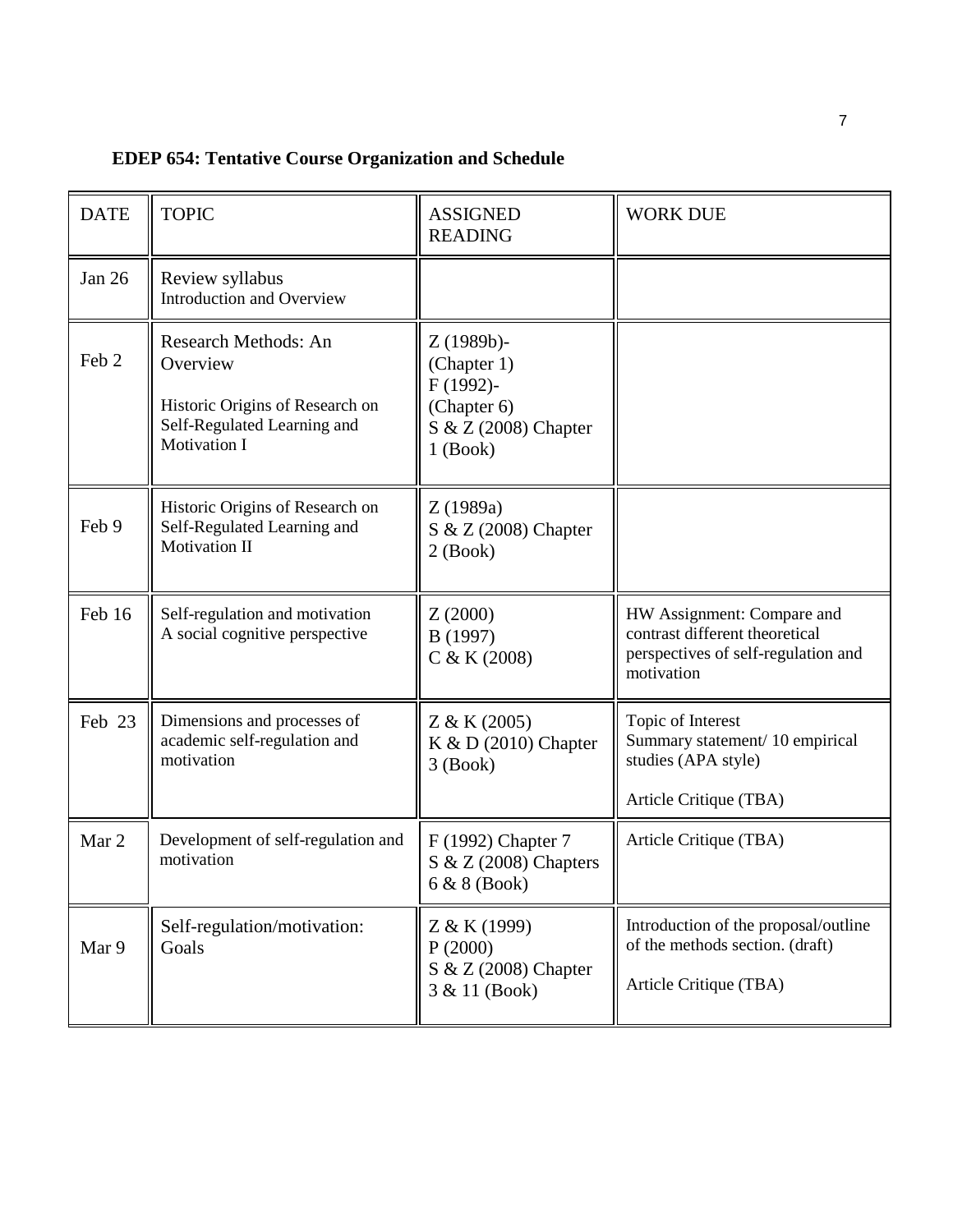| Mar 16      | <b>No Class</b><br><b>Spring Break</b>                                                    |                                                                                         |                                                                                                                                     |
|-------------|-------------------------------------------------------------------------------------------|-----------------------------------------------------------------------------------------|-------------------------------------------------------------------------------------------------------------------------------------|
| Mar 23      | Self-Regulation/Motivation: Beliefs                                                       | P(1994)<br>Z & K (2007)<br>$S & Z (2008)$ Chapters<br>4 & $5$ (Book)                    | Methods of research proposal<br>(draft)<br>Article Critique (TBA)                                                                   |
| Mar 30      | Self-Regulation/Motivation:<br><b>Strategies and Metacognition</b>                        | E(2007)<br>S (1998)<br>K (2002)<br>K & D $(2010)$ Chapter<br>$5$ (Book)                 | Article Critique (TBA)                                                                                                              |
| April 6     | Self-Regulation/Motivation:<br><b>Attributions</b>                                        | S (1994)<br>S & Z (2008) Chapter<br>$10$ (Book)<br>K & D $(2010)$ Chapter<br>$9$ (Book) | Self-Change Project &<br>Presentations                                                                                              |
| April<br>13 | <b>AERA-No class</b>                                                                      | $K & D (2010)$ Chapters<br>14 & 15 (Book)                                               |                                                                                                                                     |
| April<br>20 | Self-Regulation/Motivation:<br>Self-Monitoring and Self-<br>Evaluation                    | K & Z (2006)<br>K & D (2010) Chapter<br>$6$ (Book)                                      | First draft of the research proposal<br>for instructor's feedback<br>Self-Change Project<br>Presentations<br>Article Critique (TBA) |
| April<br>27 | Self-Regulation/Motivation:<br><b>Help Seeking</b>                                        | R (1998)<br>S & Z (2008) Chapter<br>13 (Book)<br>K & D $(2010)$ Chapter<br>8 (Book)     | Article Critique (TBA)                                                                                                              |
| May 4       | Future Directions in Self-<br><b>Regulation and Motivation</b><br>Research<br>Conclusions | K & D $(2010)$ Chapters<br>$1 & 10$ (Book)                                              | POSTER SESSION                                                                                                                      |
| May 11      |                                                                                           |                                                                                         | Research proposal due                                                                                                               |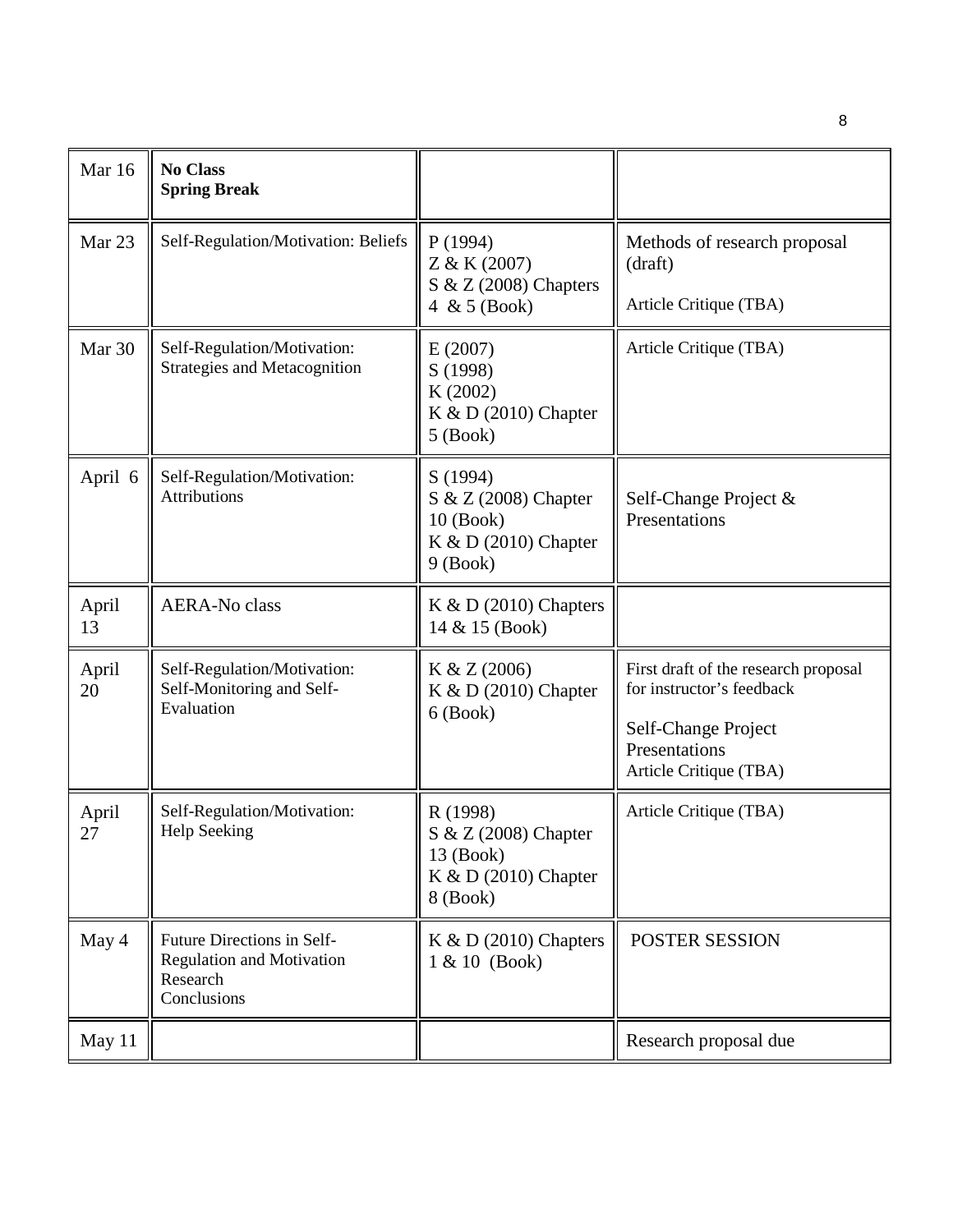#### Reading List

Bandura, A. (1997). *Self-efficacy: The exercise of control*. New York: W. H. Freeman.

- Crede, M., & Kuncel, N. R. (2008). Study habits, skills, and attitudes: The third pillar supporting collegiate academic performance. *Perspectives on Psychological Science, 3*(6), 425-453.
- Ericsson, K. A., & Ward, P. (2007). Capturing the naturally occurring superior performance of experts in the laboratory: Toward a science of expert and exceptional performance. *Current Directions in Psychological Science, 16,* 346-350.
- Ford, M.E. (1992). *Motivating humans: Goals, emotions, and personal agency beliefs*. Sage Publications (Chapters 6 & 7).
- Kitsantas, A. (2002). Test preparation and test performance: A self-regulatory analysis. *Journal of Experimental Education, 70 (2)* 101-113.
- Kitsantas, A, & Dabbagh, N. (2010). *Learning how to learn with Integrative Learning Technologies (ILT).*  (chapters,1, 3, 6, 9, 10, 14, & 15) Information Age Publishing.
- Kitsantas, A., Zimmerman, B.J. (2006). Enhancing Self-Regulation of Practice: The Influence of Graphing and Self-Evaluative Standards. *Metacognition and Learning, 3(1), 201-212.*
- Pajares, F., & Miller, M. D. (1994). Role of self-efficacy and self-concept beliefs in mathematical problem solving: A path analysis. *Journal of Educational Psychology, 86,* 193-203.
- Pintrich, P.R., (2000). An achievement goal theory perspective on issues in motivation terminology, theory, and research. *Contemporary Educational Psychology, 25*, 92-104.
- Ryan, A. M., Gheen, M. H. & Midgley, C. (1998). Why do some students avoid asking for help? An examination of the interplay among students' academic efficacy, teachers' social-emotional role, and the classroom goal structure. *Journal of Educational Psychology, 90*, 528-535.
- Schunk, D. H. (1994). Self-regulation of self-efficacy and attributions in academic settings. In D. H. Schunk & B. J. Zimmerman (Eds.), *Self-regulation of learning and performance: Issues and educationa*l *applications* (chapter 4). Hillsdale, NJ: Lawrence Elbaum.
- Schunk, D. H. & Zimmerman, B. J (Eds.), *Self-regulation of learning and performance: Issues and educational applications* (chapters, 1, 2, 3, 4, 5, 6, 7, 8 10, 11, & 13). Hillsdale, NJ: Lawrence Erlbaum.
- Schraw, G. (1998). Promoting general metacognitive awareness. Instructional Science, 26, 113-125.
- Zimmerman, B.J. (1989a). A social cognitive view of self-regulated academic learning. *Journal of Educational Psychology, 81*, 329-339.
- Zimmerman, B.J. (1989b). Models of self-regulated learning and academic achievement. In B.J. Zimmerman & D. H. Schunk Eds.), *Self-regulated learning and academic achievement: Theory, research, and practice*. New York: Springer
- Zimmerman, B. J. (2000). Attaining self-regulation: A social cognitive perspective. In M. Boekaerts, P. Pintrich, & M. Seidner (Eds.), *Self-regulation: Theory, research, and applications* (pp. 13-39). Orlando, FL: Academic Press.
- Zimmerman, B.J., & Kitsantas, A. (2005)*. The Hidden dimension of personal competence: Self-Regulated Learning and Practice*. *In A. J. Elliot and C. S. Dweck (Eds.), Handbook of*  Competence and Motivation*. New York: Guilford Press.*
- Zimmerman, B.J., & Kitsantas, A. (1999). Developing writing revision skill: Shifting from process to outcome self-regulatory goals. *Journal of Educational Psychology, 91*, 1-10.
- Zimmerman, B. J., & Kitsantas, A. (2007). Reliability and validity of Self-efficacy for Learning Form (SELF) scores of college students*. Journal of Psychology,* 215(3), 157-163.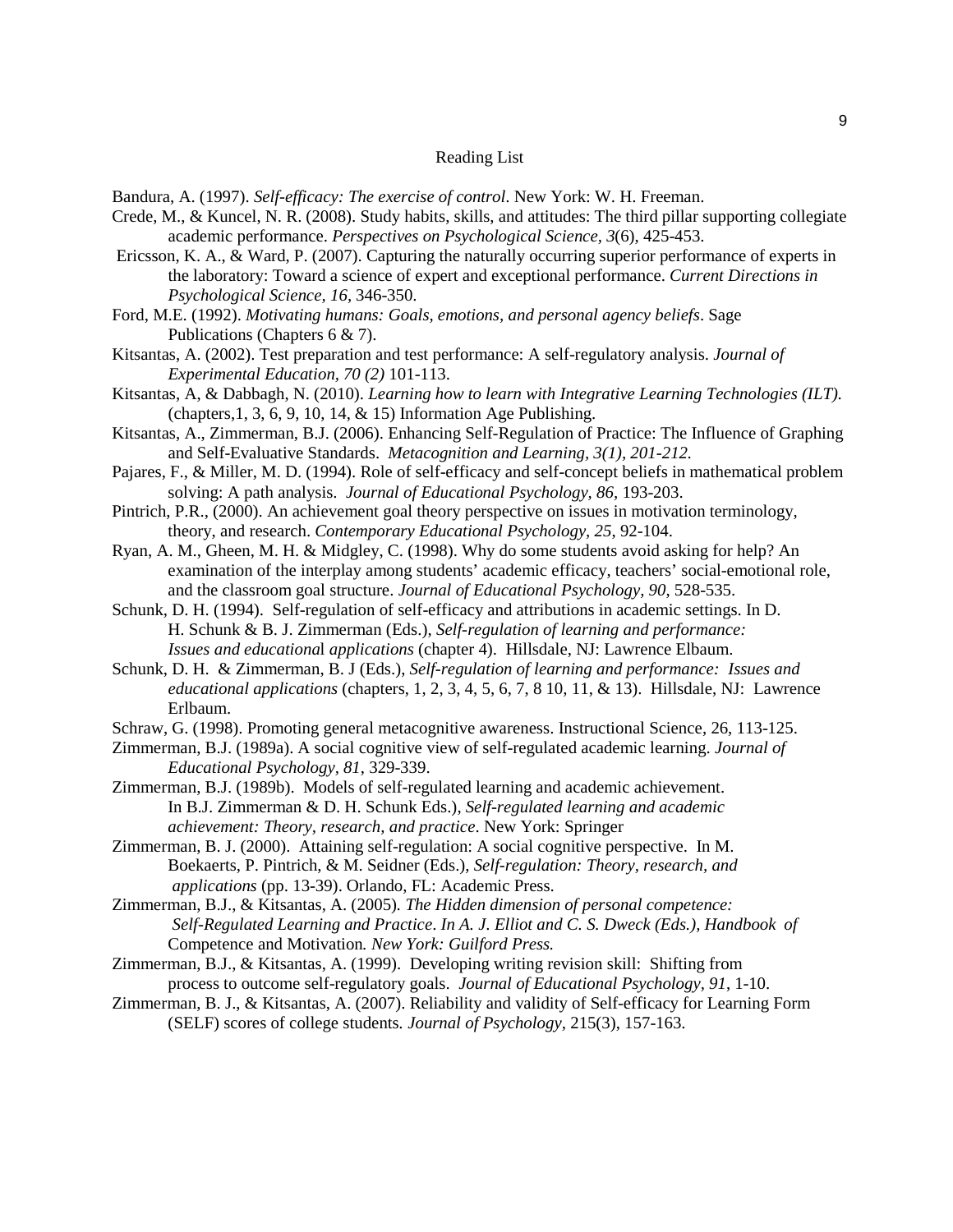#### **Rubric**

#### *Research Proposal Rubric*

Students will write a research proposal that focuses on one self-regulatory process (e.g., self-monitoring, goal-setting, etc.), in a specific content area of interest. The research proposal will be submitted as a final term paper, and it will be presented in a poster session at the end of the semester. The paper should include 1) an introduction/literature review, summarizing the theory and key constructs, and identifying research questions/hypotheses 2) method section (i.e., participants, measures, procedures, if needed a description of intervention and design), and 3) discussion of data analysis approach, expected results, limitations, and educational implications. Papers must be handed in on time and must adhere to the APA Publication Manual Guidelines.

| <b>Criteria</b>                                                                                                                                                                                                            | Outstanding (4)                                                                                                                                                                                                                         | Competent (3)                                                                                                                                                                                                                          | Minimal (2)                                                                                                                                                                                                                              | Unsatisfactory (1)                                                          |
|----------------------------------------------------------------------------------------------------------------------------------------------------------------------------------------------------------------------------|-----------------------------------------------------------------------------------------------------------------------------------------------------------------------------------------------------------------------------------------|----------------------------------------------------------------------------------------------------------------------------------------------------------------------------------------------------------------------------------------|------------------------------------------------------------------------------------------------------------------------------------------------------------------------------------------------------------------------------------------|-----------------------------------------------------------------------------|
| <b>Content</b>                                                                                                                                                                                                             |                                                                                                                                                                                                                                         |                                                                                                                                                                                                                                        |                                                                                                                                                                                                                                          |                                                                             |
| <b>Introduction</b><br>Describe the purpose,<br>theoretical basis, and<br>significance of the study<br>Review relevant studies<br>Identify gaps in the<br>literature<br>Establish how the proposed<br>study addresses gaps | Excellent introduction that<br>addressed all 4 criteria. The<br>theoretical basis and<br>significance of the study has<br>been established and grounded<br>in previous research.                                                        | Adequate introduction that<br>addressed all 4 criteria with<br>some weaknesses. The<br>theoretical basis and<br>significance of the study has<br>been established and grounded<br>in previous research.                                | Significant weaknesses in all<br>criteria or 1 or 2 criteria were<br>not addressed.                                                                                                                                                      | 3 to 4 criteria were not<br>addressed. The introduction is<br>unacceptable. |
| <b>Research Questions and/or</b><br><b>Hypotheses</b><br>State clearly<br>Establish significance<br>Be able to test/research<br>Ground in existing theory<br>and research                                                  | Excellent research<br>question(s)/hypothesis(es) that<br>were clearly stated, significant,<br>testable/researchable, and<br>grounded in existing theory and<br>research.                                                                | Adequate research<br>question(s)/hypothesis(es) that<br>were clearly stated, significant,<br>testable/researchable, and<br>grounded in existing theory and<br>research with some weaknesses.                                           | Significant weaknesses in<br>research question(s)/<br>hypothesis(es) (i.e., they were<br>not clearly stated, significant,<br>testable/researchable, and/or<br>grounded in existing theory and<br>research).                              | The research question $(s)$ /<br>hypothesis(es) were not<br>provided.       |
| <b>Methods</b><br>Describe<br>Participants<br>$\circ$<br>Measures/Operational<br>$\circ$<br>definitions of variables<br>Procedures<br>$\circ$<br>Components appropriate<br>O<br>for selected                               | Excellent description of the<br>methodology including<br>participants, measures/<br>operational definitions of<br>variables, and procedures.<br>Additional components relevant<br>to selected methodological<br>approach (quantitative/ | Adequate description of the<br>methodology including<br>participants, measures/<br>operational definitions of<br>variables, procedures, and<br>additional components relevant<br>to selected methodological<br>approach (quantitative/ | Significant weaknesses in<br>description of the methodology<br>including participants,<br>measures/ operational<br>definitions of variables,<br>procedures, and additional<br>components relevant to selected<br>methodological approach | A coherent and appropriate<br>method section was not<br>provided.           |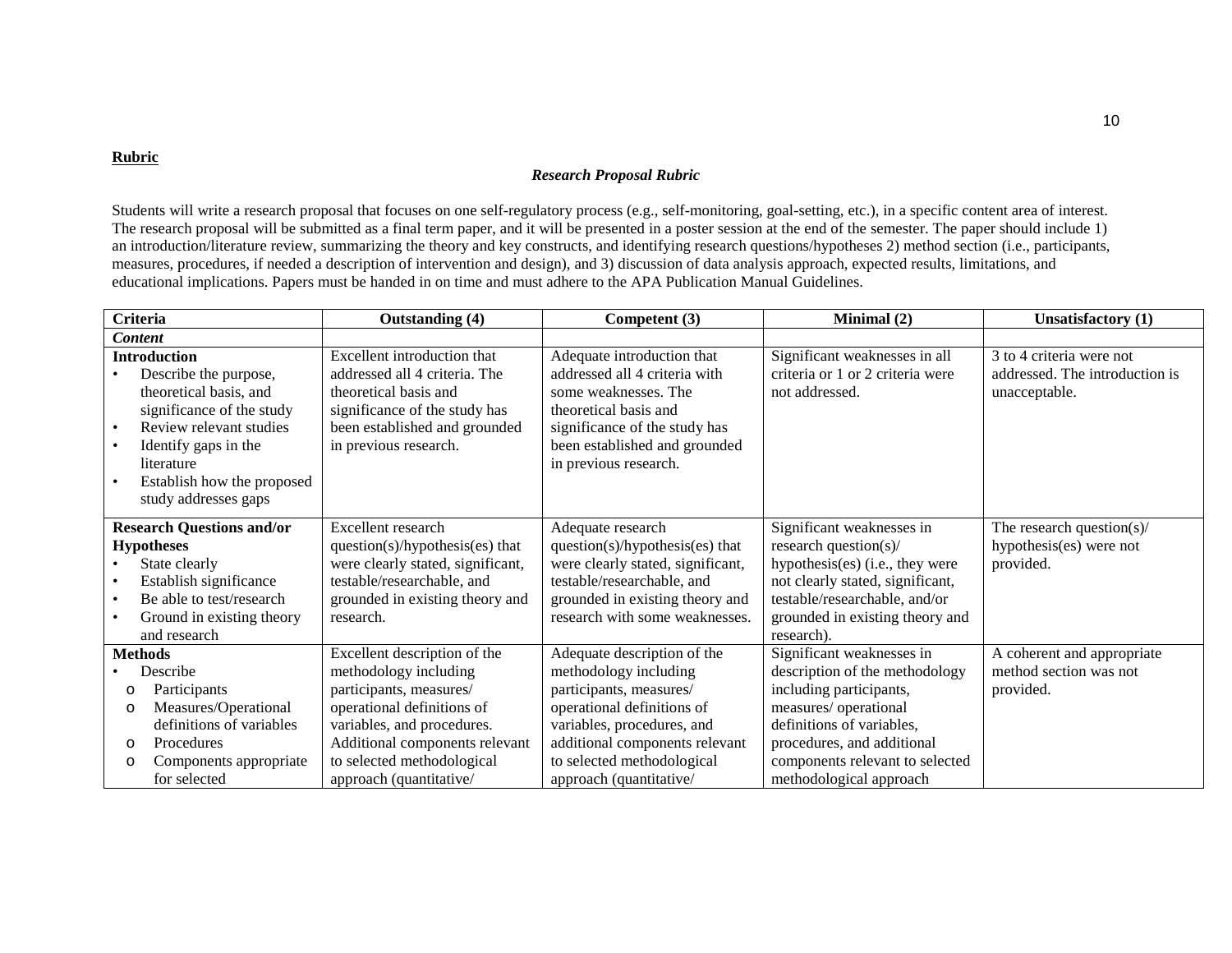| methodological approach<br>(quantitative/qualitative)                                                                                | qualitative) were fully<br>addressed. These components<br>may include design,<br>intervention, reliability and<br>validity of data collection<br>methods.                                                           | qualitative) but with some<br>weaknesses.                                                                                                                                                                          | (quantitative/qualitative).                                                                                                                                                                                                 |                                                                                                                                                          |
|--------------------------------------------------------------------------------------------------------------------------------------|---------------------------------------------------------------------------------------------------------------------------------------------------------------------------------------------------------------------|--------------------------------------------------------------------------------------------------------------------------------------------------------------------------------------------------------------------|-----------------------------------------------------------------------------------------------------------------------------------------------------------------------------------------------------------------------------|----------------------------------------------------------------------------------------------------------------------------------------------------------|
|                                                                                                                                      |                                                                                                                                                                                                                     |                                                                                                                                                                                                                    |                                                                                                                                                                                                                             |                                                                                                                                                          |
| <b>Data Analysis and Expected</b><br><b>Results</b><br>Describe data analysis plan<br>Discuss expected results                       | Excellent description of<br>appropriate statistical<br>techniques (descriptive,<br>inferential statistics for<br>quantitative research) and/or<br>coding procedures (qualitative<br>research) and expected results. | Adequate description of<br>appropriate statistical<br>techniques (descriptive,<br>inferential statistics for<br>quantitative research) and/or<br>coding procedures (qualitative<br>research) and expected results. | Significant weaknesses in the<br>description of statistical<br>techniques (descriptive,<br>inferential statistics for<br>quantitative research) and/or<br>coding procedures (qualitative<br>research) and expected results. | Appropriate data analysis<br>techniques and or description of<br>expected results were not<br>provided.                                                  |
| <b>Limitations and Educational</b><br><b>Implications</b><br><b>Identify limitations</b><br>Discuss implications of<br>proposed work | Excellent discussion of<br>appropriate limitations and<br>educational implications of<br>proposed research.                                                                                                         | Adequate discussion of<br>appropriate limitations and<br>educational implications. Some<br>critical limitations or<br>implications were not<br>addressed.                                                          | Significant weaknesses in the<br>discussion of limitations and<br>educational implications. Few<br>were identified and/or were<br>inappropriate.                                                                            | Discussion of limitations and<br>educational implications was<br>not provided.                                                                           |
| <b>Additional Elements</b>                                                                                                           |                                                                                                                                                                                                                     |                                                                                                                                                                                                                    |                                                                                                                                                                                                                             |                                                                                                                                                          |
| <b>Use of Peer-Reviewed</b><br><b>Research</b>                                                                                       | Contains references to 10 or<br>more relevant empirical studies                                                                                                                                                     | Contains references to at least<br>10, the majority of which are<br>relevant                                                                                                                                       | Contains references to 10<br>studies but most are irrelevant                                                                                                                                                                | Does not include at least 10 peer<br>reviewed studies.                                                                                                   |
| <b>Discussion of the Literature</b>                                                                                                  | Clearly spoken, topic-specific<br>jargon are defined, does not rely<br>on quotes from papers; includes<br>quotes strategically where<br>appropriate                                                                 | Most topic-specific jargon are<br>defined OR inclusion of some<br>lengthy or inappropriate quotes                                                                                                                  | Overuse of jargon AND quotes<br>that are lengthy or inappropriate                                                                                                                                                           | Fragmented and unclear<br>discussion; over reliance on<br>quotes interrupts the flow of the<br>content and leaves little room<br>for student's synthesis |
| <b>Abstract</b>                                                                                                                      | Clearly and sequentially<br>conveys the content of paper                                                                                                                                                            | Gives a general overview of<br>paper topic, but no sequential<br>elaboration of contents                                                                                                                           | Does not provide a clear<br>representation of paper contents                                                                                                                                                                | Not provided                                                                                                                                             |
| <b>Writing Style</b>                                                                                                                 | Paper is coherent, concise and<br>well structured with a clear<br>purpose.                                                                                                                                          | Paper is coherent, concise and<br>well structured with a clear<br>purpose and few errors.                                                                                                                          | Paper conveys the main points<br>of the topic but additional polish<br>is needed                                                                                                                                            | Paper is incoherent and/or<br>overly wordy with little<br>structure or purpose; difficult to<br>appreciate the content                                   |

11